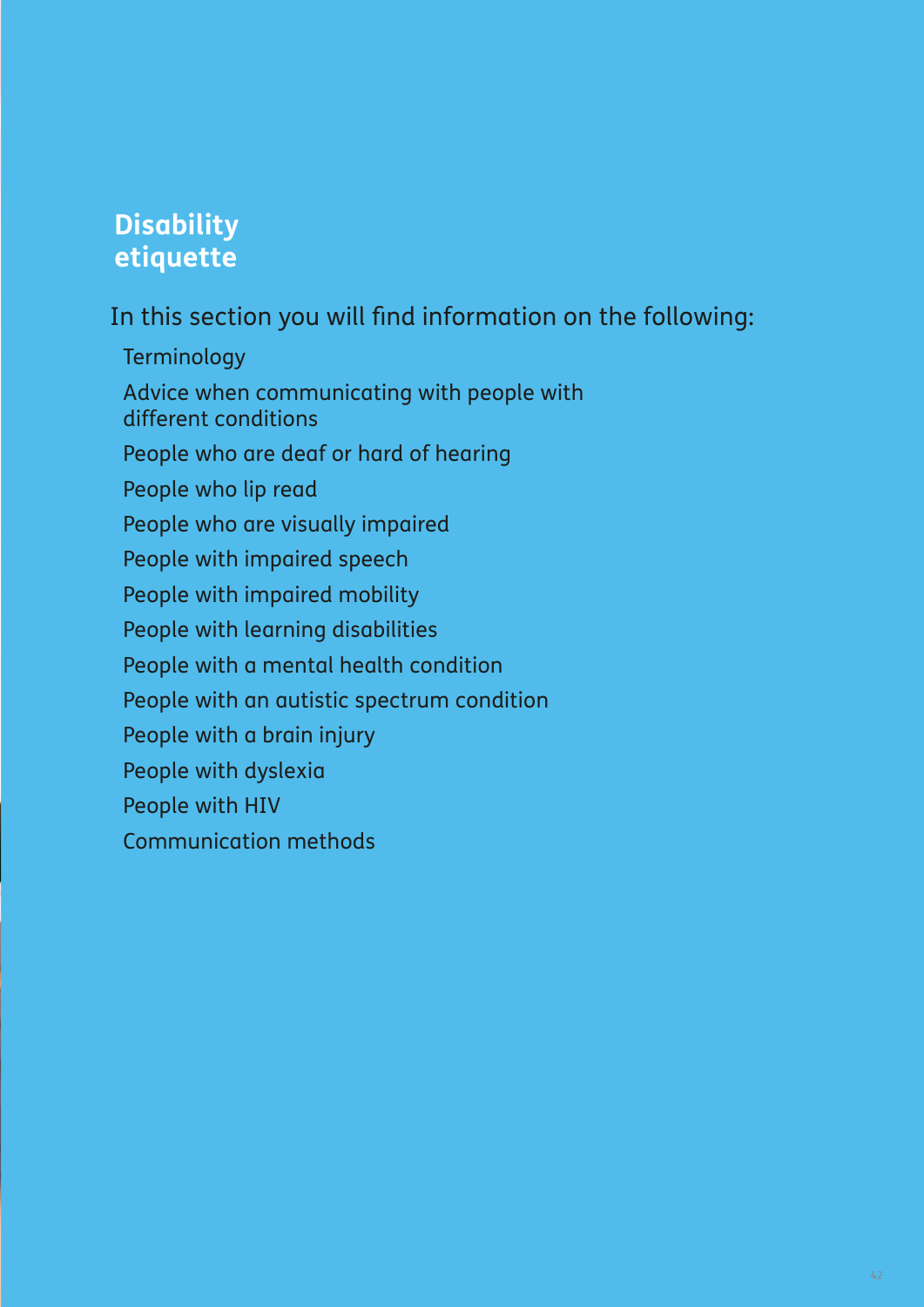# **Disability etiquette**

The information provided in this part of the Guide will be helpful when meeting, interviewing and recruiting disabled people.

It is common for false assumptions to be made about disabled people. More thought given to the words and phrases used can influence and change the way people think about, and act towards, disabled people.

People generally want to use language that describes disability accurately and does not cause offence, but are often not sure what would be best. In this section of the Guide, a range of common phrases and courtesies are provided to develop a greater understanding of the views and preferences of disabled people.

As all disabled people are individuals, there are no hard and fast rules regarding etiquette and terminology. These explanations are intended to be helpful, but often the best way to make a disabled person comfortable with you is to ask for their advice.

# **Terminology**

Using inappropriate language can reinforce a negative idea or stereotype about disabled people. When you're working with someone, you can ask what terminology he or she prefers. When you're speaking in public or writing, you'll need to do a little research to ensure that you use widely-accepted terminology and avoid potentially offensive language. There are some guidelines later in this chapter.

The most important thing to know when interacting with disabled people is that they are individuals and, just like all individuals, they are very different, including being different in how they deal with disability issues.

# **Do not make assumptions about disabled people.**

Do not assume you know what someone wants, how they feel, or what is best for them. If you have a question about what to do, how to do it, what language or terminology to use, or what assistance to offer, do not be afraid to ask them. That person should be your first and best resource.

# **Remember that disabled people have different preferences.**

Just because one person with a disability prefers something one way does not mean that another person with the same disability also prefers it that way.

# **Ask before you help.**

Before you help someone, ask if they require assistance. In some cases a disabled person might seem to be struggling, yet they are fine and would prefer to complete the task on their own. Follow the person's cues and ask if you are not sure what to do. Do not be offended if someone declines your offer of assistance.

Talk directly to the disabled person, not to the interpreter, support worker, or job coach.

You do not need to ignore the others entirely; just make sure to focus your interaction with the disabled person.

# **Speak normally.**

Some people have a tendency to talk louder and slower to disabled people. Do not assume that because a person has one disability, that he also has a cognitive disability or is hard of hearing. For example, a person with cerebral palsy might use a wheelchair, have uncontrolled upper body movements, have difficulty speaking, and yet have very good hearing, cognitive abilities, and high intelligence.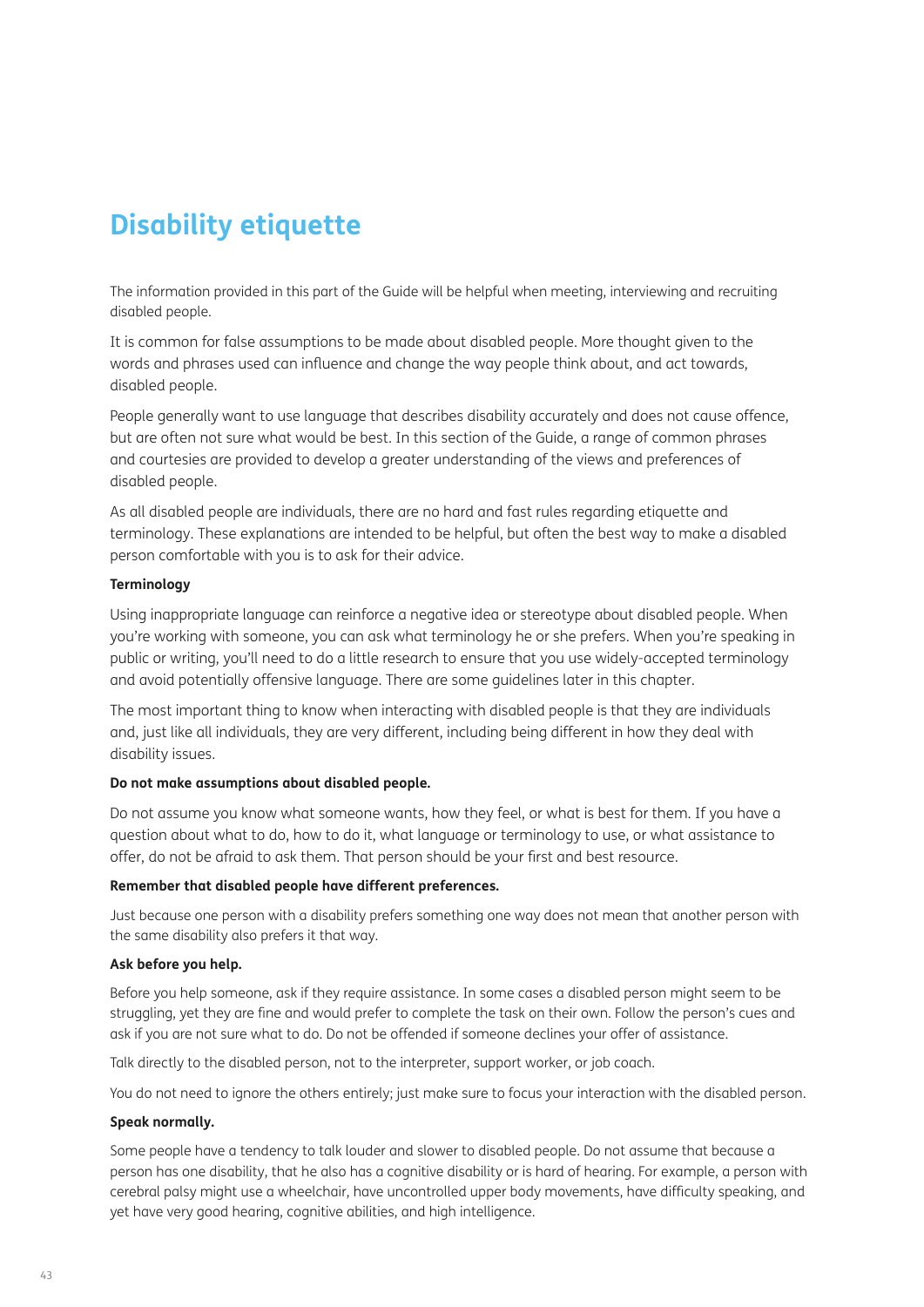

Speak as you would to any other person of a similar age and in a similar role. Never speak or behave towards an adult as though they were a child.

# **Avoid potentially offensive terms or euphemisms.**

Commonly accepted terminology includes "disabled people" and "a person with visual/hearing/physical/speech/ cognitive impairment." Many people find annoying or offensive terms such as, restricted to a wheelchair, victim of, suffers from, retarded, deformed, crippled, and euphemisms such as physically challenged. If you are unsure, ask the person with a disability what terminology he or she prefers.

Do not be embarrassed if you use common expressions such as 'see you later' to someone who may have a visual impairment. Everyday phrases and expressions are fine.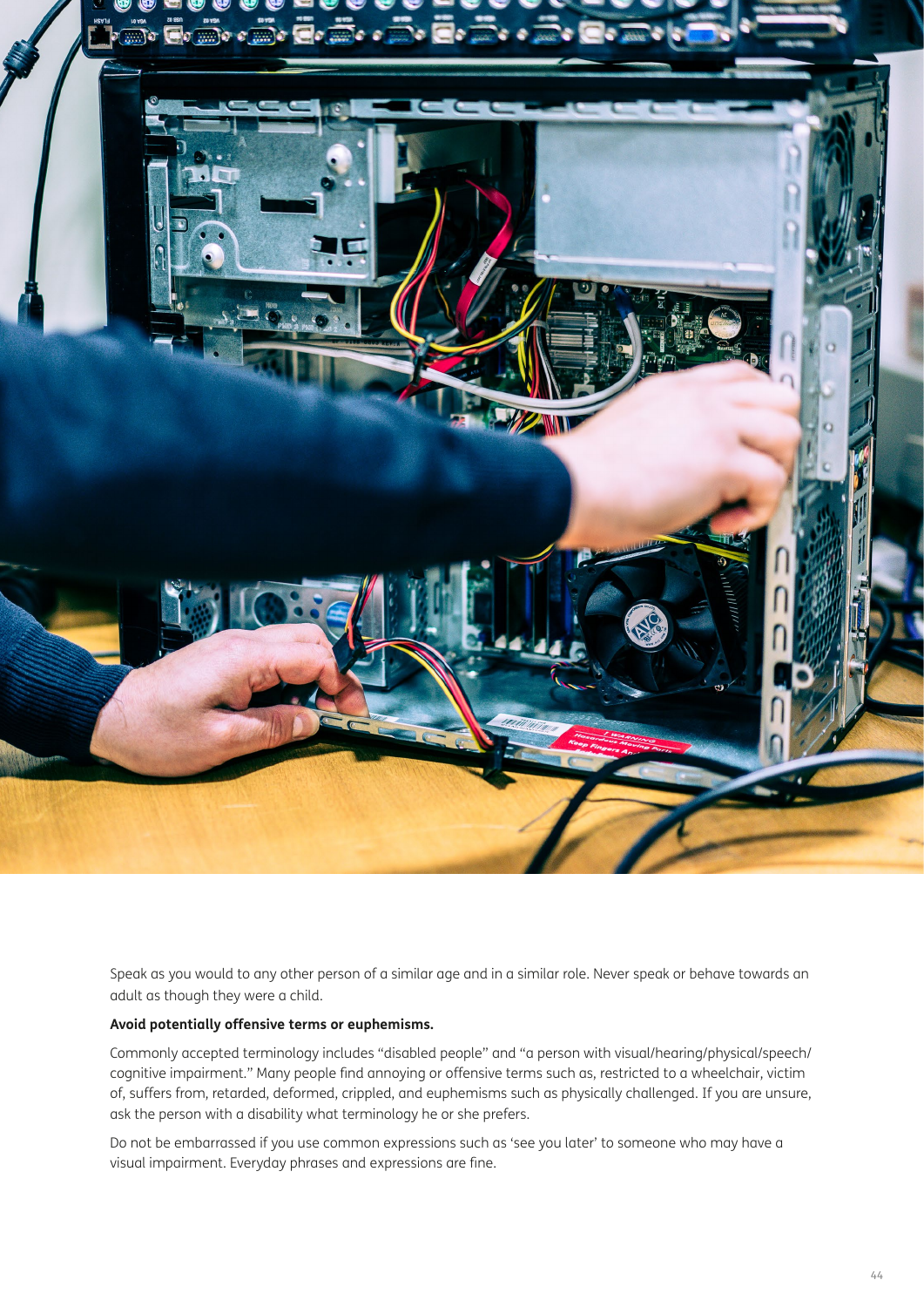# **Advice when communicating with people with different conditions**

The following provides some guidance and tips when communicating with people who have specific conditions:

#### **People who are deaf or hard of hearing**

The first language of people who are born deaf, or become deaf before spoken language is acquired, is normally British Sign Language. However, it should not be assumed that a person with a hearing impairment can sign.

Here are a few general pointers to bear in mind when meeting someone who has experienced hearing loss:

- Remember to speak to the person you are meeting, rather than their interpreter
- If you need to catch the person's attention, you should do so by lightly touching their shoulder or by waving your hand
- Interpreters should only work for half an hour before being given a break. Meetings of more than 2 hours should have 2 interpreters working
- At the start of any meeting you should check with the person that they have no objection to being provided with confidential information via an interpreter. If they object, an alternative should be arranged for this

# **When arranging to meet someone who is deaf or hard of hearing, consider also:**

- Setting up a meeting room free from background noise or with a minimum of noise
- Fitting an induction loop, which amplifies sound for an interview or other type of meeting or event where you know someone with a hearing aid will be present
- Making clear at the outset of a meeting that one person at a time should speak and that all comments or questions should be directed through the chair

If you need to contact someone with a hearing impairment, email or text messages are preferred over a telephone call. Where it is essential to communicate by telephone, ensure you speak clearly and any answer phone messages are kept brief.

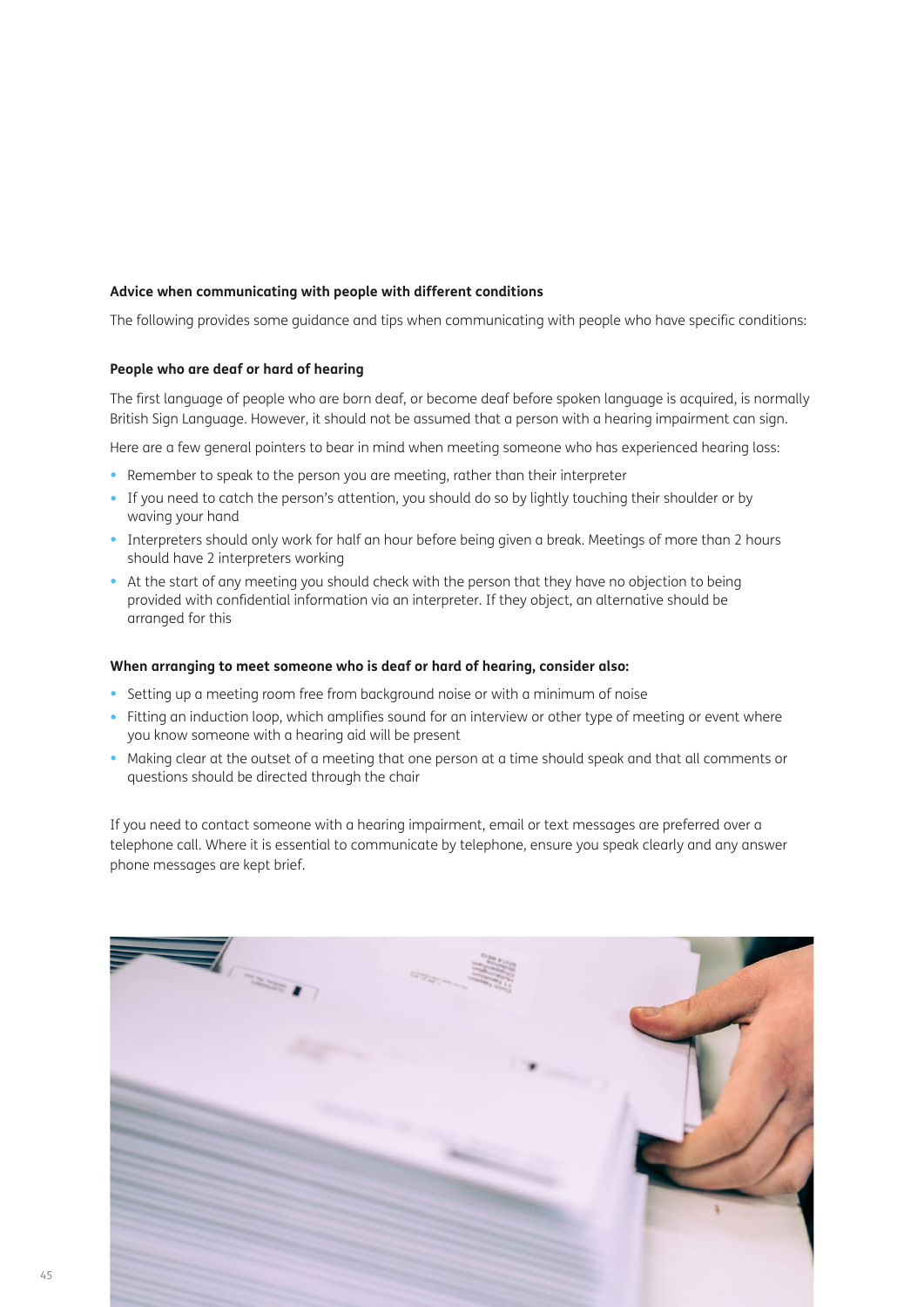# **People who lip-read**

Lip-reading is a specialist skill that some deaf people use. You can ask people if they lip-read when you meet them. If they do, it is best to:

- Look directly at them and speak slowly and clearly, making sure that your face can be seen
- Keep sentences reasonably short
- Use suitable facial expressions or other body language to emphasise what you are trying to convey
- Do not make assumptions that the person does/does not understand, clarify with the person, e.g. use written notes

# **People who are visually impaired**

When meeting someone who is visually impaired it is good practice to:

- Identify yourself clearly and introduce anyone else who is present in the room and indicate where they are placed in relation to the person who is visually impaired
- Say the name of the person you are talking to when part of a group
- Make sure you let the person know when you have ended a conversation and want to move away
- Take care not to distract a person's guide dog. Speak to the person, not the dog
- Ask the individual if they want assistance with guiding to an office or room location

# **When arranging to meet someone with a visual impairment, ensure that:**

- The room has good levels of light and a means of controlling glare
- The meeting or interview room is clearly signposted or that a member of staff is on hand to offer assistance

# **People with impaired speech**

When meeting someone with speech impairment, it is helpful to:

- Be attentive and patient, because it can take longer for someone to make their point
- Avoid correcting or speaking for the person; wait quietly while the person speaks and resist the temptation to finish his or her sentences
- Tell the person if you do not understand (if you have difficulty understanding, do not pretend!)

# **People with impaired mobility**

When meeting someone with impaired mobility:

- Stand in front of the person and try and place yourself at their eye level
- Do not move about so that the person has to continually change position in order to speak directly to you
- Talk directly to a wheelchair user, not to their companion
- Do not lean on a wheelchair you are invading the body space of the user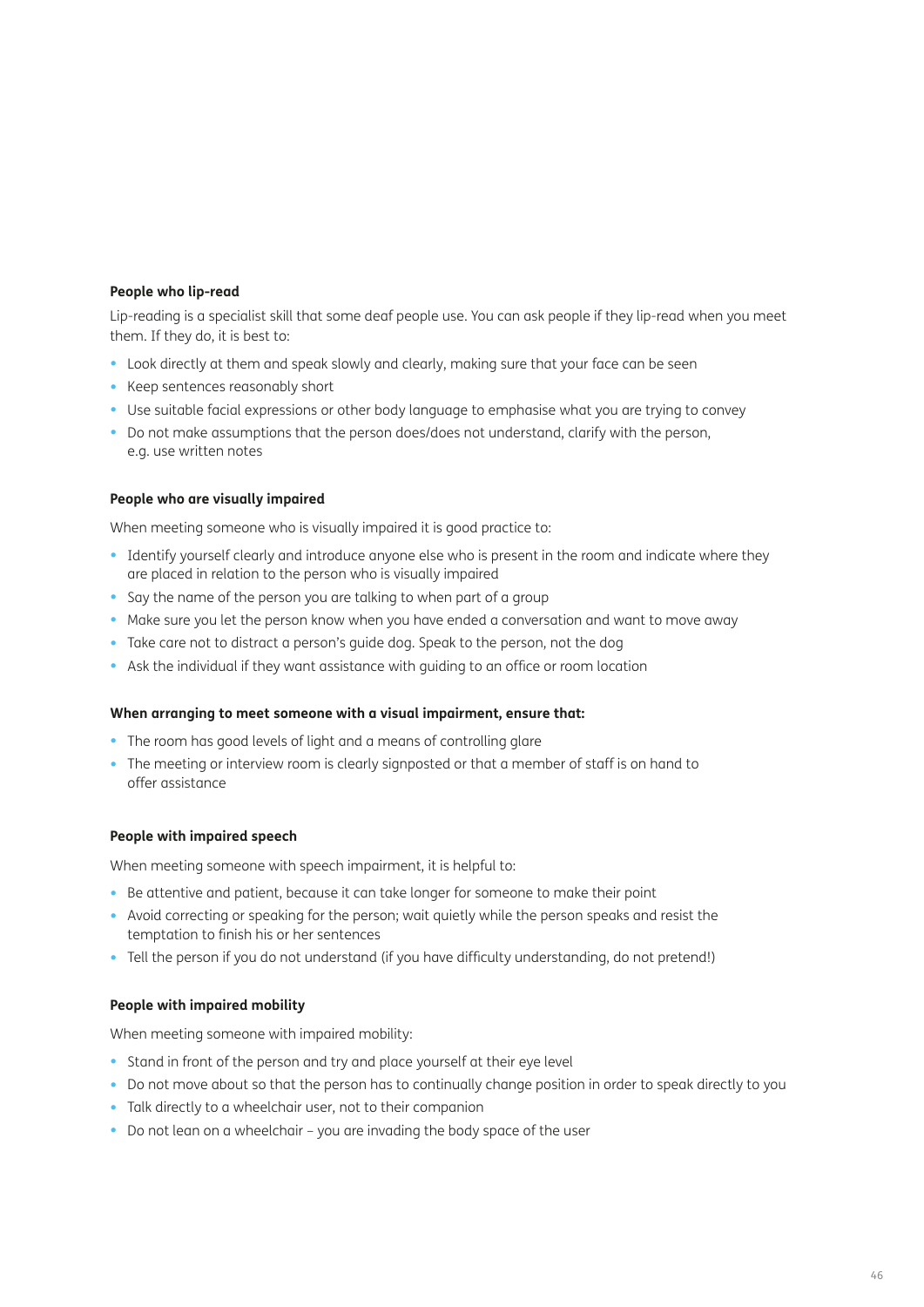There are a number of steps that can be taken in advance if you are going to be interviewing or meeting someone who has a mobility difficulty. For example you can:

- Check that there are suitable parking facilities close to your meeting place
- Make sure that the entrance is level, or has a ramp
- Ensure that the doors are easy to open or that a member of staff is available to offer assistance with heavy or revolving doors
- Check where the nearest accessible toilets are located
- Organise a meeting room that is easy to get to for someone using a wheelchair or walking aids, and ensure that it has sufficient space to allow the disabled person to remain fully mobile and unobstructed

#### **People with learning disabilities**

People with a learning disability can take longer to learn new things and are likely to have limited literacy or numeracy skills. A learning disability is a stable condition which does not fluctuate and cannot be treated. Without adjustments, traditional recruitment processes do not work effectively. Job coaching and supported employment (as provided by Guernsey Employment Trust) is recommended to help the individual to apply and learn the job.

The best advice is to be patient and encourage the individual. It is also worth noting the following:

- Be prepared to explain more than once if necessary, and do not assume you will be understood; ask the person to stop you if they do not understand
- Do not ask multiple questions
- Keep the sentence structure concise and jargon-free
- Use clear and unambiguous language, whether in written or verbal communication. This is something that everyone can benefit from
- A person with a learning disability may have access to a job coach, non-legal advocate or support worker who provides employment assistance if required - if so, allow that person to attend the interview

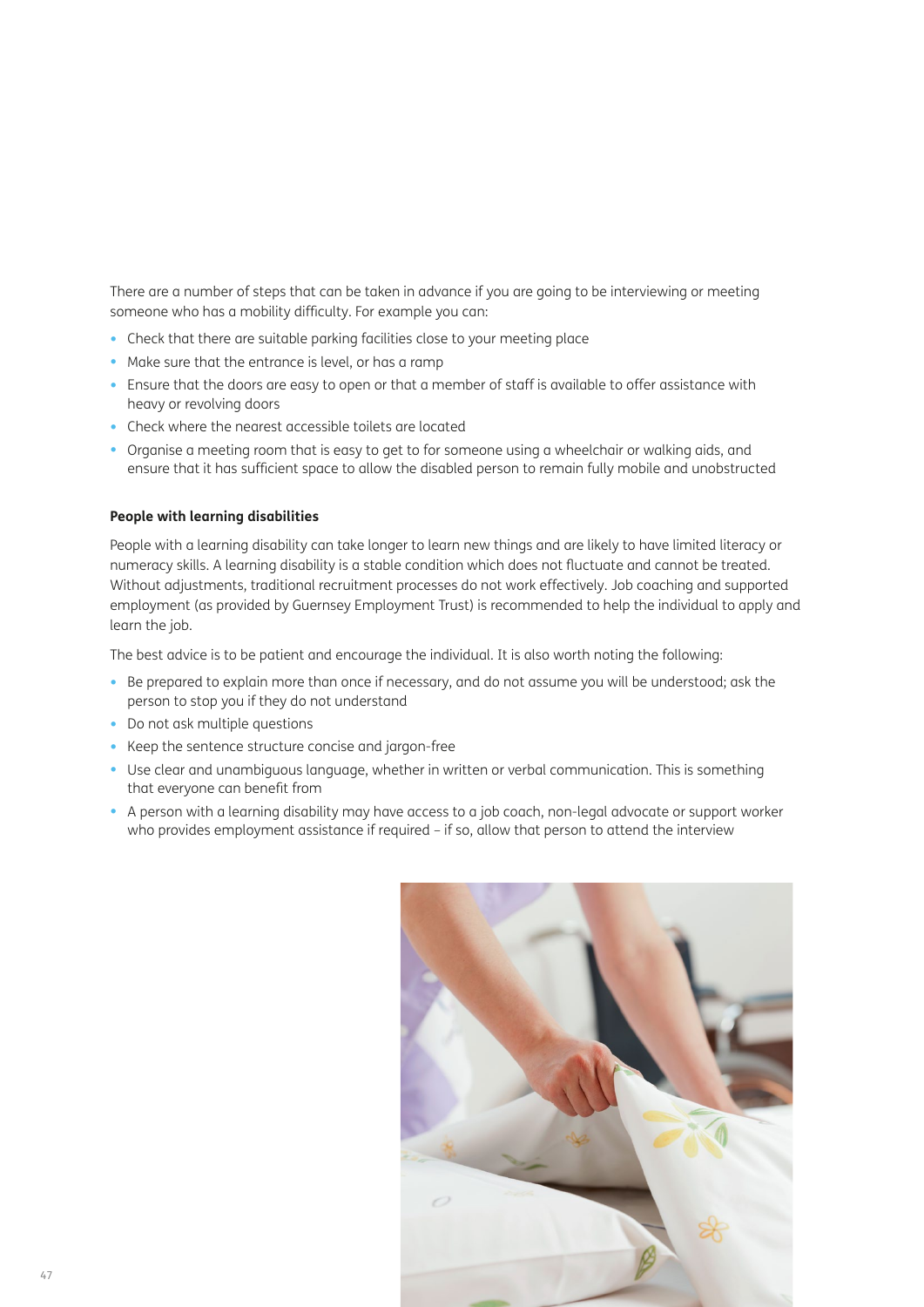## **People with a mental health condition**

Having a mental health condition is not the same as having a learning disability. An estimated one in four people experience some kind of mental health issue in their lives and current research indicates that at any one time 1 worker in 6 will be experiencing depression, anxiety or problems related to stress. Stigma, lack of understanding, fear of failure and not wanting to be seen as weak, can prevent an individual from recognising or asking for help. The result is that staff may not take action to positively manage their mental health as soon as possible, and will not ask for support measures to be put in place.

Encourage people to talk – people can find it difficult to talk about their mental health but it helps to have an open culture where conversations about mental health are routine and normalised. Ask simple, open and nonjudgmental questions and let people explain in their own words how their mental health problem manifests, the triggers, how it impacts on their work and what support they need. Listen to people and respond flexibly – everyone's experience of a mental health problem is different so treat people as individuals and focus on the person, not the problem.

Don't make assumptions – do not try to guess what symptoms an employee might have and how these might affect their ability to do their job – many people are able to manage their mental health and perform their role to a high standard but may require support measures when experiencing a difficult period.

Reasonable workplace adjustments are crucial to support staff to cope and recover and to reduce the length of mental health related sickness absence. These steps are generally quite small and could involve a simple adjustment to someone's job role, or extra support from their manager. Often the necessary change is one of attitude, expectations or communication – rather than a major change or significant cost. However, effective steps tend to be very individual, therefore have a meaningful conversation with your employee about their needs, really listen to them and agree a time to review any adjustments made. While voluntary and agreed adjustments are supportive, it is important that people are not treated differently or asked to do things that others are not required to.

It is worth remembering:

- It can be helpful to consider where the person wants to meet, because this gives them a choice of what would be the most comfortable setting, for example a neutral, private place where you will not be interrupted
- Sometimes people like to have the opportunity to have a supporter or non-legal advocate with them
- People need to be reassured of confidentiality. Discuss with the individual what information they would like shared and with whom
- People may not always be ready to talk straight away so it's important you outline what support is available, tell them your door is always open and let them know you'll make sure they get the support they need
- Be positive focus on what people can do, rather than what they can't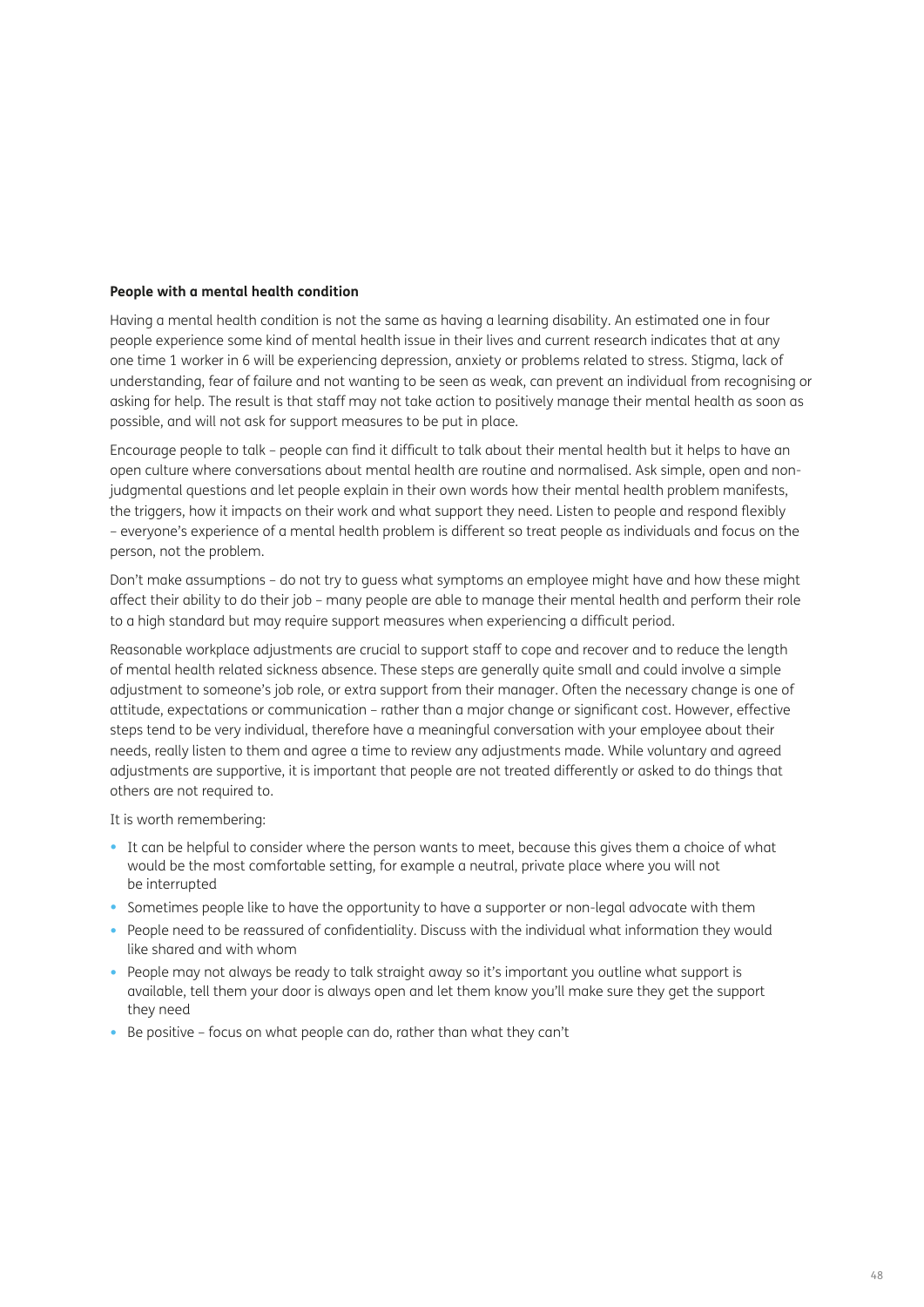

There is a wide range of assistance available for employers from Guernsey Mind who can offer support, training and advice about mental health and well-being to local employers. See Sources of Support on page 59 for contact details.

# **People with an autistic spectrum condition (ASC)**

People with an autistic spectrum condition like everyone else, have a variety of interests, skills and abilities although they experience the world a bit differently to the way most other people do. They can often thrive in a structured and well-organised environment and have strengths that are advantageous to an employer such as accuracy, good eye for detail, reliability and meticulous application of routine tasks. However, they may experience varying (but often mild) challenges with the following:

- Difficulty in reading facial expressions and body language, therefore they may not be able to interpret whether someone is happy, sad, angry etc.
- Eye contact may make them feel uncomfortable and it may look like they are not listening, however they absorb more information if they just concentrate on the spoken word.
- Although they may have a good sense of humour, inferences, allusions etc. are often lost on them and they don't always 'get the joke'.
- They may become quiet and withdrawn when situations become overwhelming.
- They may take a little longer to process language and may not be able to understand a lot of information at one time.
- They may find it difficult to build social relationships, start or maintain a conversation or engage in small talk.
- Sensory issues such as sensitivity to artificial lighting, noise, smells, touch these can all cause sensory overload. These can be easily overcome by switching off artificial lighting or the individual wearing tinted glasses, keeping noise to a minimum or allowing the individual to wear headphones.

During a discussion or perhaps an interview, you should consider the following points:

- Be specific in your questions. For example 'Tell me about yourself' is very vague and the candidate may not be able to judge exactly what you want to know. A better question would be 'Tell me about any jobs/ voluntary work you have done in the past five years'.
- Avoid hypothetical or abstract questions, for example 'How do you think you'll cope with working if there are lots of interruptions?' A better question would be 'In your last job how did you cope with your work when people interrupted you?'
- If the candidate is talking too much, tactfully let them know, for example 'Thank you, you've told us enough about that now and I'd like to ask you another question'.
- Give the candidate time to process the question before answering and only ask one question at a time.
- They may interpret language literally; therefore asking 'How did you find your last job?' may result in an answer of 'I looked in the map book'.
- Do not offer to shake hands as touch can often be unpleasant for them.
- Be precise in telling them when you will get back to them and don't make promises you cannot keep. For example 'I'll get back to you tomorrow' but can't get back to them for 2 days. This will cause them unnecessary anxiety. If you are unsure whether you will get back to them tomorrow, tell them you will get back to them by the end of the week.
- As individuals with autism often have sensory difficulties, if possible switch off the lighting, avoid excessive noise, and interact one-to-one rather than in a group.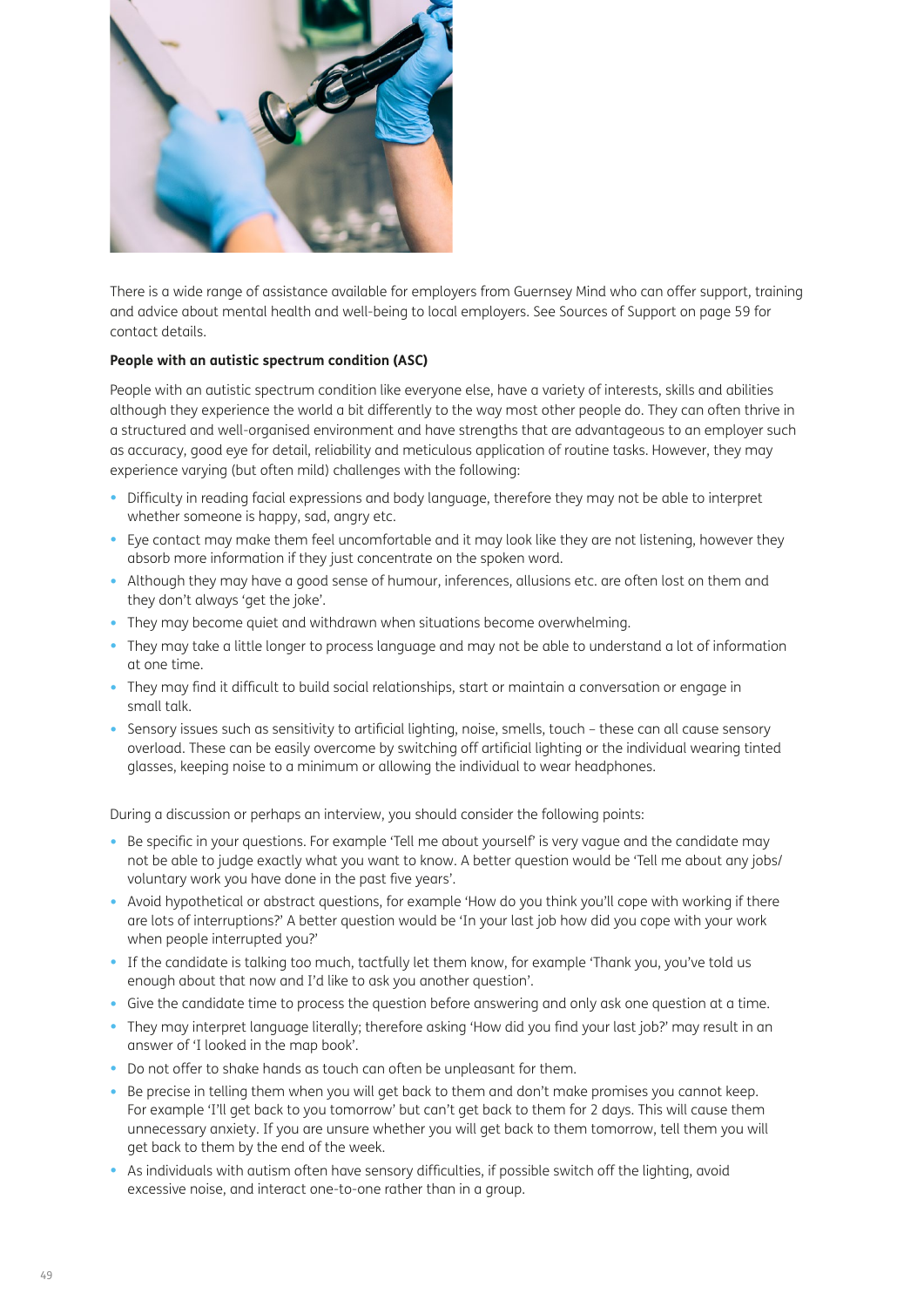People with ASC can and do make effective and efficient employees. Positive aspects for an employer can include:

- An organised and methodical approach and a love of order and logical sequences.
- Task orientated, highly focused and very productive.
- Have strong written communication skills.
- Unusual perspective on some things, therefore see new ways of approaching tasks, ideas and solutions.

#### **People with a brain injury**

A brain injury may be caused as a result of a stroke, a brain tumour or a blow to the head from some form of accident. All brain injuries are different and people may be affected to a varying degree by any number of problems depending on the severity of their injury and the area of the brain which is affected.

When interacting or communicating with someone with a brain injury:

- Listen and allow the individual the time to talk. It may take some time for the individual to articulate themselves and to get their message across, but they will appreciate your patience.
- There should be only one person speaking at a time and where possible reduce background noise.
- The individual may have difficulty processing language quickly and be unable to understand a lot of information at one time. Therefore, talk clearly and slowly and do not rush.
- Just because a person may have communication difficulties, this does not reflect the social competence and intelligence of a person with a brain injury.

# **People with dyslexia**

Dyslexia makes some things harder to learn – it puts barriers in the way of progress. But, almost always, those barriers can be overcome, especially with the right kind of help and support. Dyslexia is not related to intellect and should not be connected to intellectual capacity in any way.

It is wrong to think of dyslexia as just a reading problem. Many people with dyslexia can become quite good readers, whilst others may read slowly with inaccuracies. Usually, the most persistent difficulty is with spelling.

It is also wrong to think of dyslexia as just a problem with written words. Many, but not all, can also experience some difficulty with spoken words, especially coming up with a specific name or date when under pressure of time, or remembering a list or sequence of spoken words such as a telephone number.

It should be noted that many individuals, particularly those aged 40 and over, may never have been diagnosed with dyslexia despite displaying typical traits. With the appropriate adjustments, the effects of dyslexia can be minimised.

Employers should give consideration to the following:

- Offer alternatives to written application forms
- Explore what coping strategies the individual uses to minimise the impact of dyslexia
- Avoid complex multiple instructions
- Introducing the use of memory aids such as Dictaphones
- Avoid asking the individual to read aloud
- Changing colour schemes to computer screens or papers (the individual may be able to advise)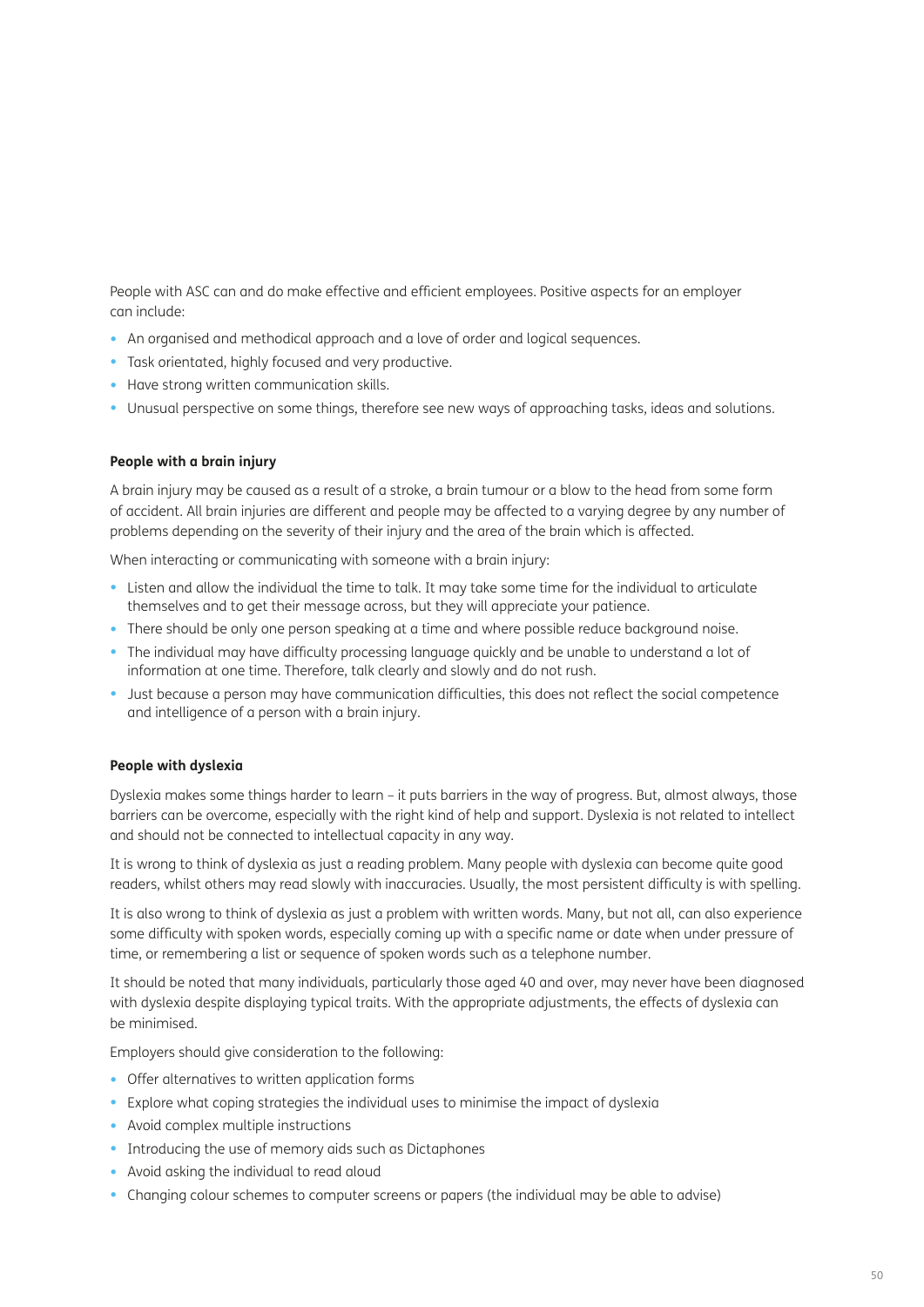#### **People with human immunodeficiency virus (HIV)**

If people with HIV are diagnosed early and respond to treatment they can be healthy, work and have relationships like anyone else and have a long life expectancy. Coming to terms with HIV diagnosis and getting used to treatment can be very difficult, and people living with HIV will often need support from healthcare providers, friends and family, employers and support organisations.

It's important to remember that people living with HIV are able to work just like anyone else.

There is no risk of HIV transmission through everyday work contact for either colleagues or the public. If someone discloses their HIV status to you, or a member of your staff, it is important to respond in a sensitive manner. Remember, many HIV positive employees may fear that they will be treated unfairly, so it is important to reassure them that you will respect their confidentiality and support them to manage their condition at work.

#### **People with more than one condition or impairment**

- Some people have more than one condition or impairment which can have a cumulative effect where one condition can compound on another
- Again it is always best to ask the person about their preference



#### **Communication methods**

Information must be made available that is understandable and accessible by all. Some disabled people will need information to be provided in different formats. Not all communication provided by the organisation needs to be provided in every format, this would be expensive and time-consuming, but it is important to have an awareness of what different methods are available and how to produce these quickly if they are required. Local and national support organisations may be able to provide these services. The most common alternative communication methods are as follows:

# **Audio**

Audio has the benefit that everyone is able to use it except those with very significant hearing loss. It is of particular benefit to people with learning disabilities, visual impairments, low literacy levels, or those who may have problems with their hands. You will need to decide whether to make a recording yourself or to go through a transcription agency. Doing it yourself may be appropriate if responding to an individual request, whilst an agency can produce a recording with a more 'professional' feel, often including music and other effects.

# **Electronic**

Making information available in electronic format can be a more accessible, cheap and easy way to reach a growing number of blind and partially sighted people who have access to computers and other information technology devices.

## **Braille**

Braille is a system of raised dots which some blind people can read with their fingers, it is named after its creator, Frenchman Louis Braille. Some blind and partially sighted people prefer particular types of information in Braille, for example information to be used in meetings or to be read silently. There are only a few people in Guernsey who use Braille and it would be unlikely that there would be a requirement for employers to provide materials in Braille.